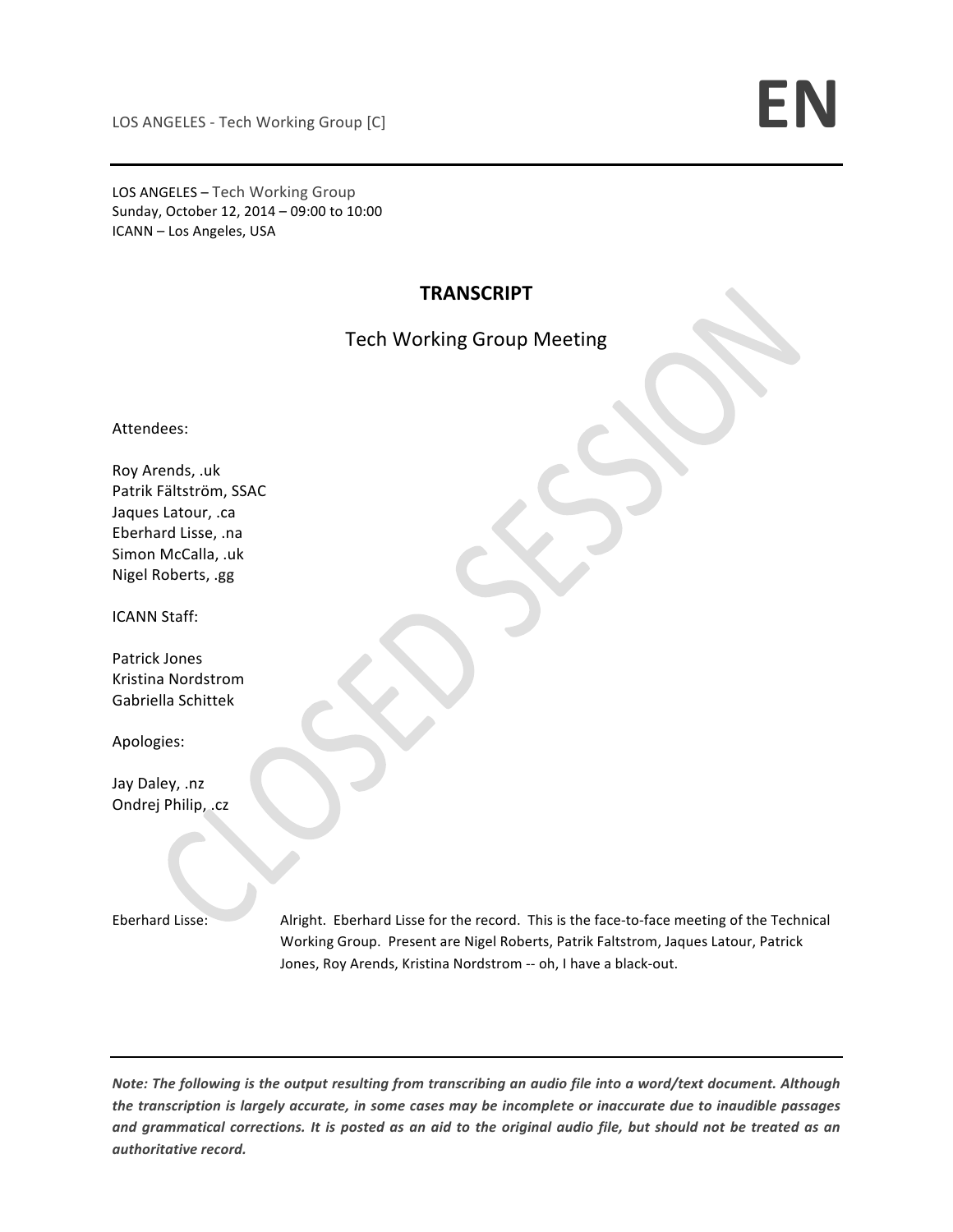LOS ANGELES – Tech Working Group  $[C]$ 

Gabriella Schittek: Gabriella--. Eberhard Lisse: Gabriella Schittek and Simon McCalla. We have an apology from Jay. And we don't have an apology from Andrej, but we excuse him anyway. And Diego Espinoza is going to dial in if he can because he has an interest in one -- a special interest in one of the topics that I want to raise. I want to give you some feedback on the organization of the DNS-OARC meeting. I don't know how to put this, but it was a rather difficult undertaking. I-- three times in the process I was thinking I don't want to carry on doing it like this or I want to stop doing this. And at the moment, I'm not really sure I want to do this again; but given a little bit of distance between this and the next episode we'll probably do it again. Simon McCalla: Are you referring to the meeting on Monday as opposed to yesterday's meeting? Eberhard Lisse: The one that is running now. The DNS -- Tech Day is jointly with the DNS-OARC, at least that was the intention. But working with the DNS-OARC organizing committing is like (inaudible). Simon McCalla: Okay. Eberhard Lisse: Okay? It was very difficult. I tried to publish most of the correspondence by copying the Tech Working Group, but it was not a pleasant undertaking. We had to have an actual physical phone call to just start -- to get they understand that they must talk to me and to organize something.

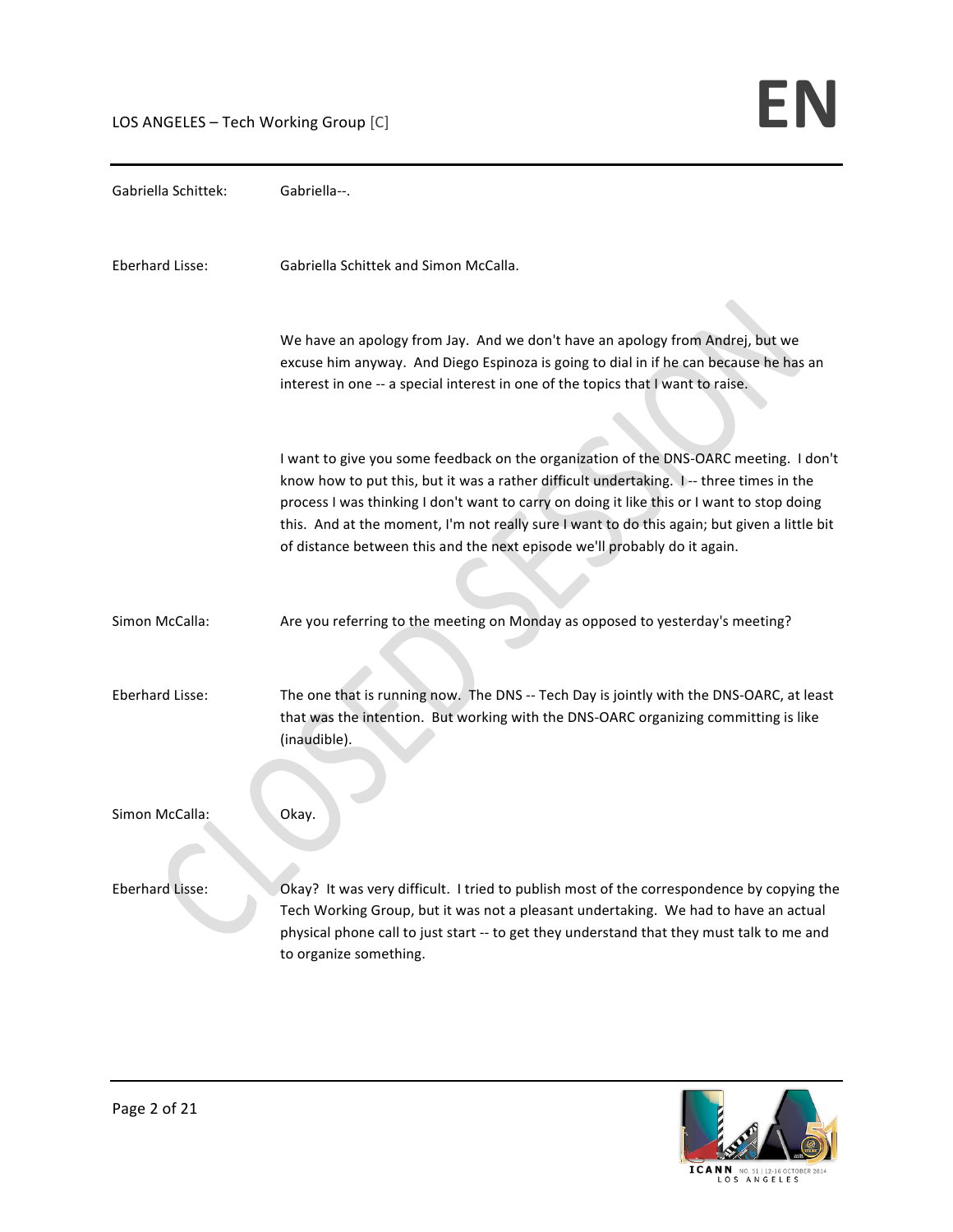I was thinking if you do this with an established group like us that -- especially when the chair of that established group sends out an e-mail let's sort of sit down and talk this --Jay introduced Sebastien to me with exactly the same line and it was really difficult. Yeah? So in the end, we pulled it off. It's -- finally we have got some good topics so -but it was not a pleasant undertaking and not as good as the way I wanted it to be done.

As far as topics are concerned, we have the CISO or CSIO, so I don't know the operation really well, from Yahoo and Facebook. And then as a late arrival we have got Peter Marx from the LA city council or municipality or whatever it is. That's a huge entity. I think it's very interesting probably to hear what he has to say. And we were looking for a host presentation anyway, so I was very keen on doing this.

That has led to -- our program is over-full. I had the legacy from the previous meeting, Jeremy Rowley from PKI. I promised -- from DigiCert. I promised -- it was for previously. I said -- and I don't want to sort of get into being known as going back on my word as far as this is concerned. Sometimes speakers tend -- if I e-mail them they can read between the lines and voluntary withdraw, but he wanted to do it so I put him as the last speaker after the DNS Bake-Off. So if we lose a speaker in-between, we just move forward. It's not a problem if he doesn't pitch. He will, but if he doesn't pitch it's not a problem so I think technically this is going to be interesting.

We've got some leftovers from DNS-OARC, but I think we're actually getting the better topics, the more interesting topics that we picked. Today's all in the life of the internet. Monday was of old server data that they are massaging from different aspects. I think if you have heard one of them to know how the technology goes you've heard them all. It's just the different variables and different results.

Anybody has got anything about DNS-OARC? I want to keep this as short as possible without trying to suffer discretion because the meeting is already running -- we were actually -- our usual time is 10:00, so we pushed it forward to 9:00 so that we at least can -- don't take two hours away.

Roy Arends. 



**ICANN** O S A N G E L E S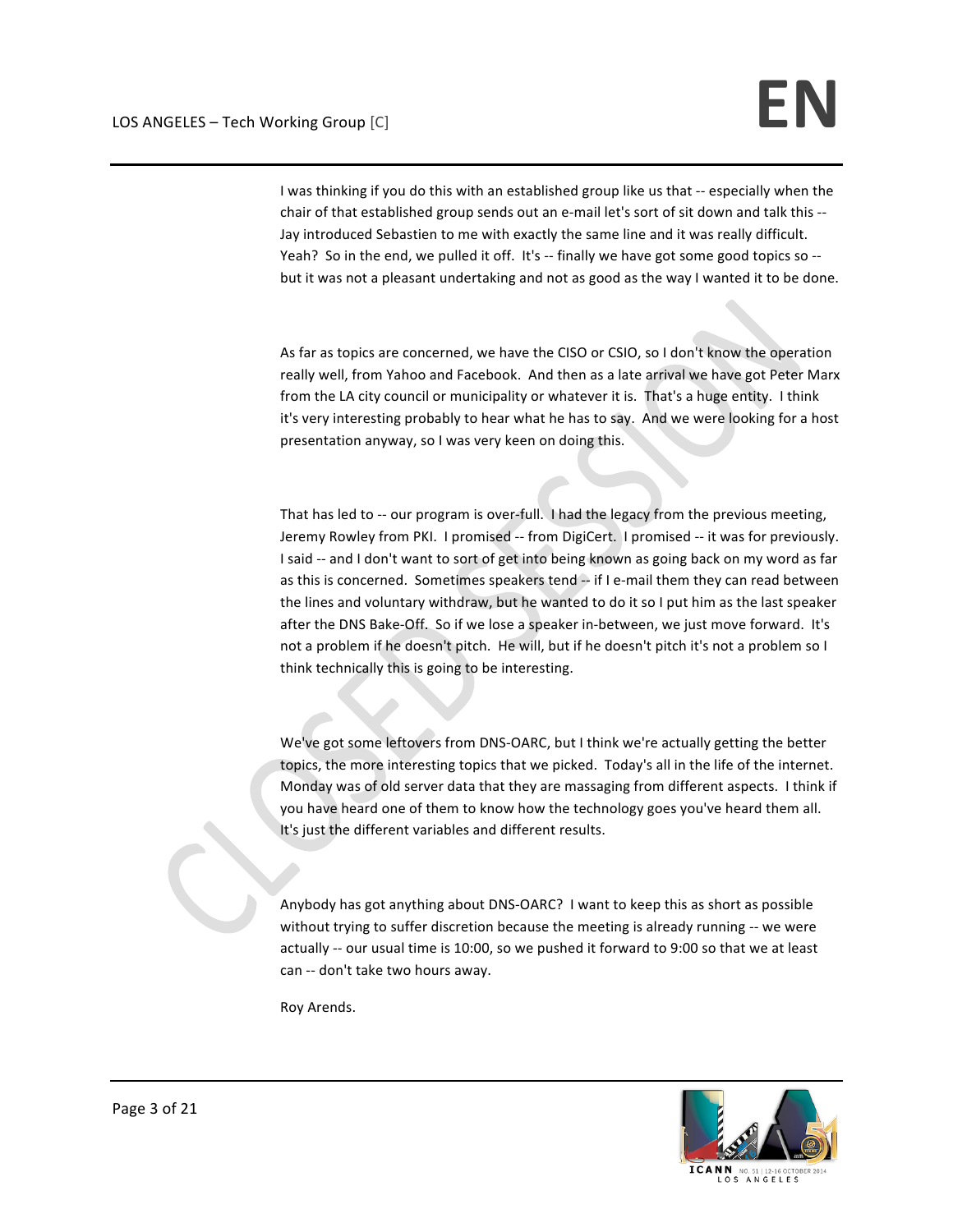Roy Arends: Roy Arends, Nominet. A very small anecdote and something that occurs to Nominet. Basically, in the last two weeks we made a proposal to the program committee. We were promised -- DNS-OARC program committee. We were promised time and at the last minute we got approved because the idea was -- the thought was that our presentation would be perceived as too commercial. And this was actually fairly clumsy from the program committee. We confronted Keith -- or I asked Keith what was going on and he then eventually took the executive decision to put us under Saturday, which was barely -- which was fairly technical context free if that makes -- content free, if that makes any sense.

> It was still -- still, we were allowed time to present and it was good, but it was just fairly clumsy. And this was a presentation that you and I in the US -- and Dr. Eberhard Lisse and I already promised in London that we would love to do this. This would be an interesting presentation. It would be on topic. So, we were just unpleasantly surprised at the last moment. This is totally due to the DNS-OARC program committee, not Keith Mitchell or Dr. Eberhard Lisse.

Eberhard Lisse: So the way I recall this is -- let's put it like this. If you had put in a request early for this meeting you would have gotten the spot. I usually do this first come, first served. The way I run this is I run it by the program committee. Usually there is no objections, then we do it my way. If there is an objection, then we'll either discuss it or, if there is no discussion, we do it the way of the guy who has strong feelings about it. That has worked very well so far.

> If one of -- have your thing ready. If one of the presenters don't pitch, I'll put you on anyway, yeah? Because I think this is very interesting. It's one of the best things I've ever seen in my life. Whether it is commercial or not is a separate issue. We all need to put into focus that we need to protect our assets. This is the only asset we have. This is the asset that -- whether we see it as a commercial asset or not, it's an intellectual property that we need to monitor, that we need to guard. If it gets destroyed or--.

Unidentified Participant: Stolen.



LOS ANGELES

Page 4 of 21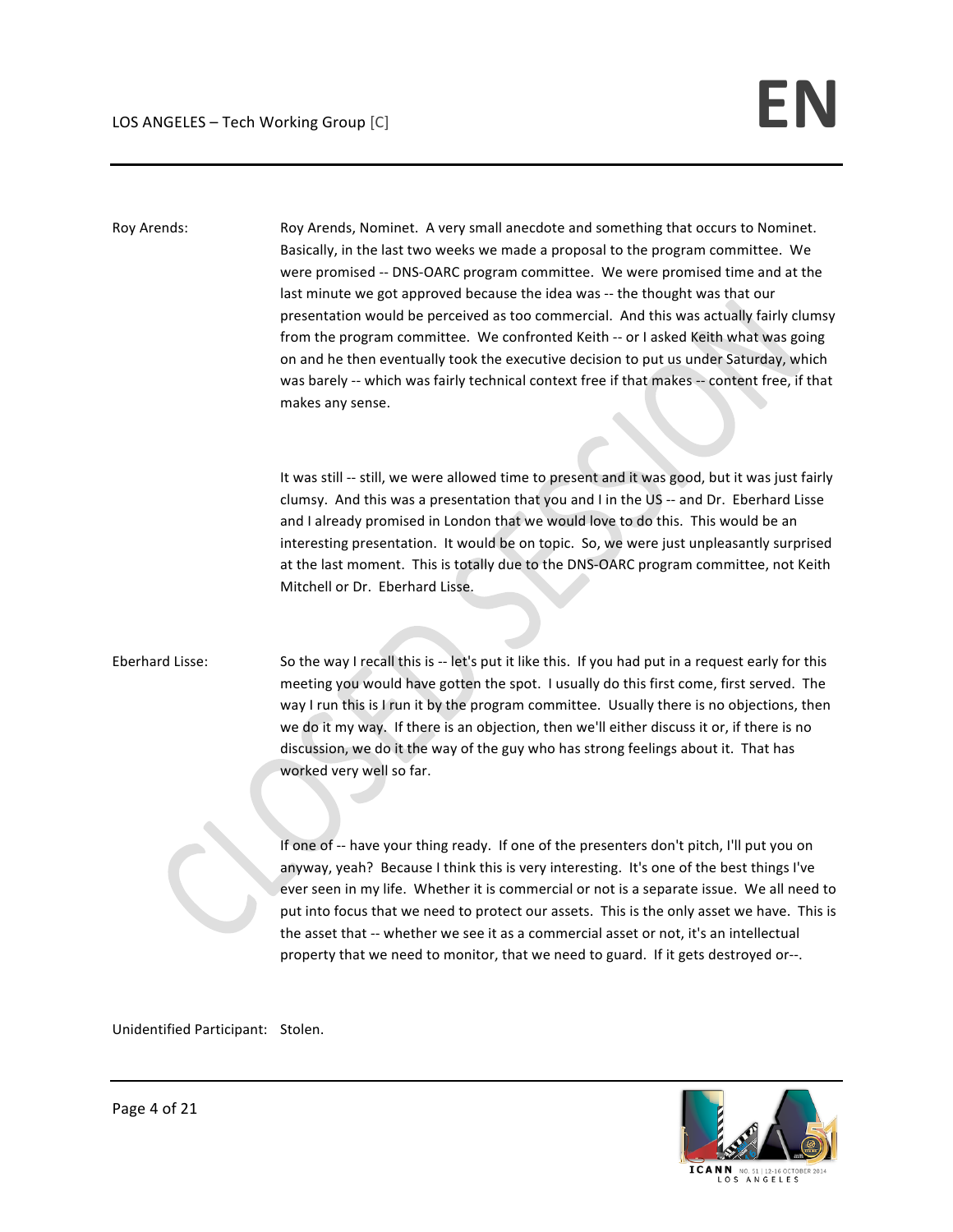| Eberhard Lisse:        | Stolen or made unavailable, we all not only lose our job, the digital economy of many<br>countries is going to be affected. So any effort, small ones like I do this, just running this<br>little (inaudible), I have kept it running continuously and have now 50 million records or<br>something. All you do -- a thing that does 50 million per second, we need to create<br>awareness that we all need to pay attention to this.                    |
|------------------------|---------------------------------------------------------------------------------------------------------------------------------------------------------------------------------------------------------------------------------------------------------------------------------------------------------------------------------------------------------------------------------------------------------------------------------------------------------|
|                        | And I also was very upset about the way this was handled to you. You were a late<br>applicant, but either you say sorry it's late or you say yes and then you stick with it. So<br>same thing with Jeremy Rowley. I don't really want him to present here because we are<br>fully booked and it's not really pertinent. But I may give -- I told him last time already<br>that I couldn't accommodate him in London so now he's going to have his spot. |
|                        | That's the way -- and we should be predictable and it's just not fair. But you are usually<br>attending these meetings and I think you have got this presentation down nowadays<br>fairly easy. So if you want to have a spot in Marrakesh, we'll put it on now on the<br>agenda that is already done. And today or tomorrow, if somebody doesn't pitch up, if<br>you're ready to jump on short notice or go to the restroom and make it anyway.        |
| Roy Arends:            | Sure.                                                                                                                                                                                                                                                                                                                                                                                                                                                   |
| <b>Eberhard Lisse:</b> | Yeah?                                                                                                                                                                                                                                                                                                                                                                                                                                                   |
| Roy Arends:            | Thank you.                                                                                                                                                                                                                                                                                                                                                                                                                                              |
| Eberhard Lisse:        | I am not sure how I am going to handle this. Probably I'm going to sit down with Stanish<br>(ph) and Keith and Jay and Andre and talk about this a little bit because this is -- for a<br>bunch of professionals this is fairly -- the way this was all handled was very<br>unprofessional, I must say. Now, it was -- I felt like herding a bunch of nuts. It's like cat<br>herding, you know? They know there's commercial.                           |



ICANN NO. S1 | 12-16 OCTOBER 2014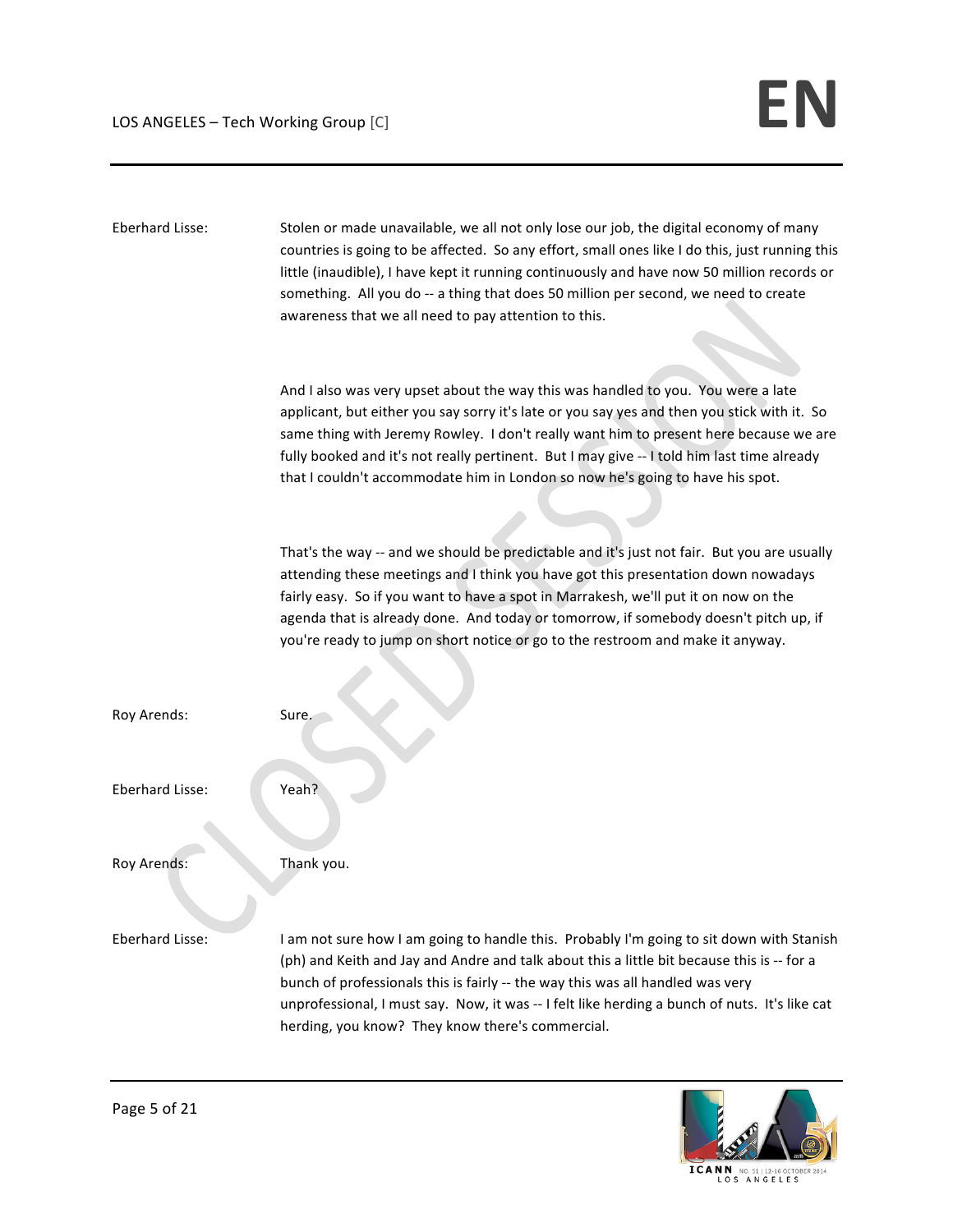Anything else about DNS-OARC?

| Jaques Latour:           | Well, I've got a -- Jaques Latour. I've got a question about what's the value of having a<br>joint session when there is a planning committee for one and a planning committee for<br>the other and not a lot of communication between both.                                                                                                                                                                                                                                                                                                                                                                                                                                                                         |
|--------------------------|----------------------------------------------------------------------------------------------------------------------------------------------------------------------------------------------------------------------------------------------------------------------------------------------------------------------------------------------------------------------------------------------------------------------------------------------------------------------------------------------------------------------------------------------------------------------------------------------------------------------------------------------------------------------------------------------------------------------|
| Eberhard Lisse:          | That's exactly my question. Even if many people are surprised, I have a reasonable<br>bedside manner and I didn't want to confront them on this too much. And I felt,<br>especially once this was announced and organized, we sort of had to go through with it.<br>But as I said, I'm not really very keen on doing this again at the moment. But maybe it is<br>because we were unable to develop the negotiation skills or the interpersonal skills to<br>communicate on that aspect. And one thing we need to do, we need to learn to -- we<br>need to learn from this. It's a good thing to be taken serious by organizations such as<br>DNS-OARC and to do joint meetings, but I must say I was not impressed. |
| Patrick Jones:           | Patrick Jones. I do think one of the benefits of at least having some loose coordination<br>between the two is that it linked the two technical sessions that are back to back so that<br>for -- maybe it didn't work so well for our group, but for the community that might be<br>interested in what are the technical sessions happening at the ICANN meeting, at least<br>they are linked together.                                                                                                                                                                                                                                                                                                              |
| Jaques Latour:           | So -- Jaques again. So I guess one of the key thing maybe is that the presenter doesn't<br>do the same presentation on both days, so to avoid that kind of stuff, duplication.<br>That's one objective but, other than that--.                                                                                                                                                                                                                                                                                                                                                                                                                                                                                       |
| <b>Patrik Faltstrom:</b> | Patrik Faltstrom. What I hear didn't work out was to try to have strong cooperation<br>between the two sort of organizing committees and maybe that is what should be sort<br>of scrapped for the next time. You should just -- the two groups that are setting the two<br>agendas together should just inform each other of what decisions they are making when<br>they have confirmed speakers to have -- for the overlap issue. But also think that<br>individuals themselves -- if I, for example, were asked to talk both at OARC and at the                                                                                                                                                                    |



ICANN NO. S1 | 12-16 OCTOBER 2014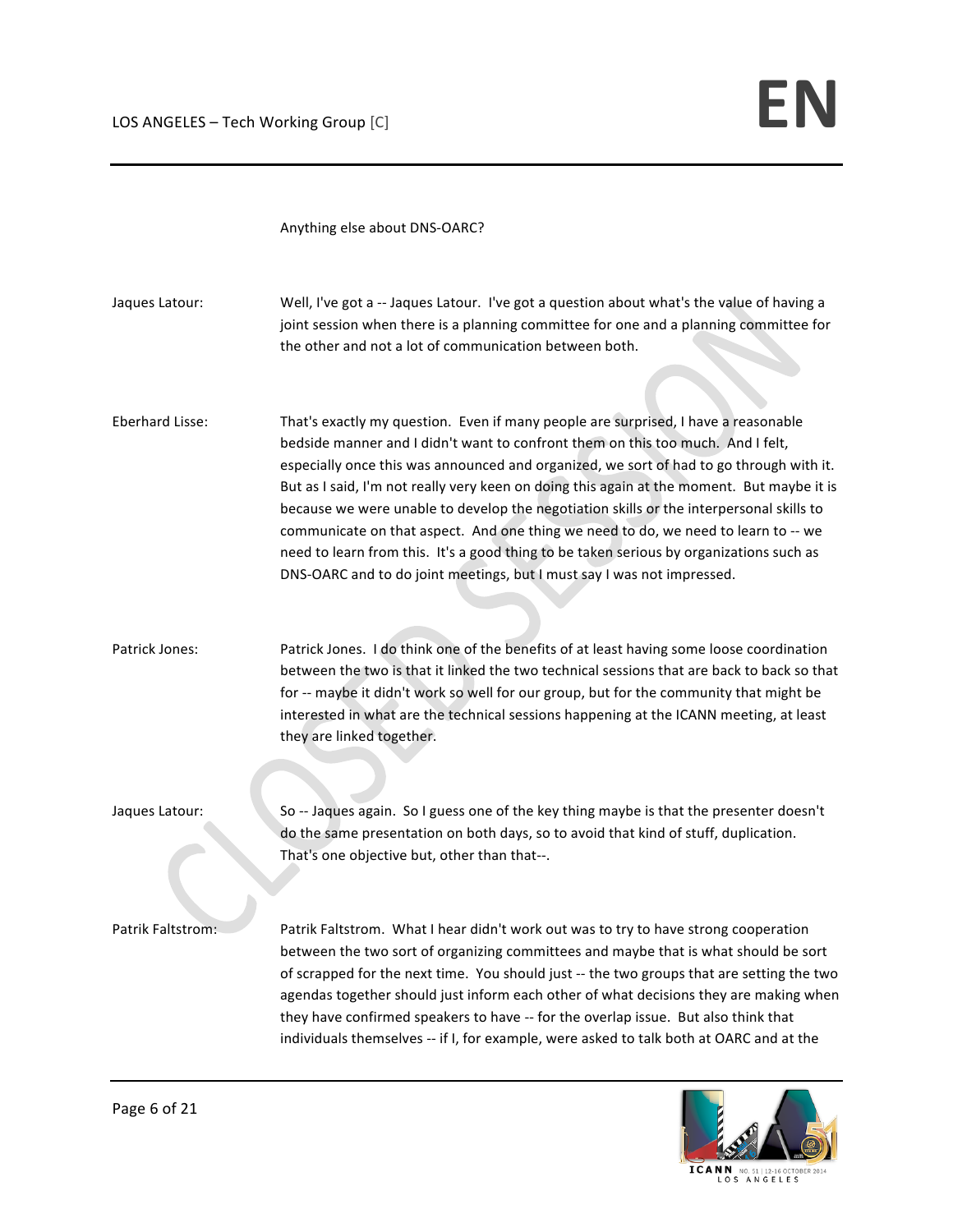ccNSO Tech Day, I would probably react myself as I think having the two days, as Patrik is saying, together is a good thing, but maybe just ignore and stop and not have the (inaudible). 

Eberhard Lisse: We want -- one of the plans is to sort of go away from these silos of being ccNSO, GNSO, and sort of develop a technical focus on (inaudible) for technical. For example, if we could get the DNSSAC also in sort of in a technical package, that this -- all these sessions are close with each other and then they start cooperating. The cooperation or the discussion in the -- to program working groups was not good enough. In the end we managed to get away with it and we must learn from it.

> But I just wanted to bring it up that I was not impressed from the way that this went out. Of course, they will think I'm the stumbling block; that's always the case in these things. And then it will be somewhere in the middle and that's what we need to do. So sit down. We're all adults and we will sit down and find out for the next time that we--. I was a little bit disappointed because right from the beginning I said this is what I don't want to happen and remember this last time. It was exactly what happened in Toronto and I didn't want it to happen again and I was unable to prevent it.

Okay? But anyway, I think we've got us two topics, two good days of topics, so that's not the problem. We don't have any overlap, really, though we have one speaker speaking to us. Bahanian (ph) from France -- he had a late arrival -- about on the tech on the (inaudible) servers, how they handled it. Felt -- the OM (ph) committee felt it was pertinent so we accommodated him. And otherwise, we basically took a few presentations that DNS-OARC had made the cut there, but I found some of them even more interesting than what they're having.

Alright, so we're done with that, with the postmortem. Then for Marrakesh. Luis Espinoza and I were thinking about doing a DNSSAC key signing ceremony for smaller tier. (Inaudible) at the moment in software and so eventually I would like to go to hardware and the USB sticks that you can use. I think they cost EUR50. Rick Lamb is verbally onboard. We need to sort of put him properly into the logistics frame that his time and his panel gets approved of things like this. But I don't want this to be  $-$  from



**ICANN** LOS ANGELES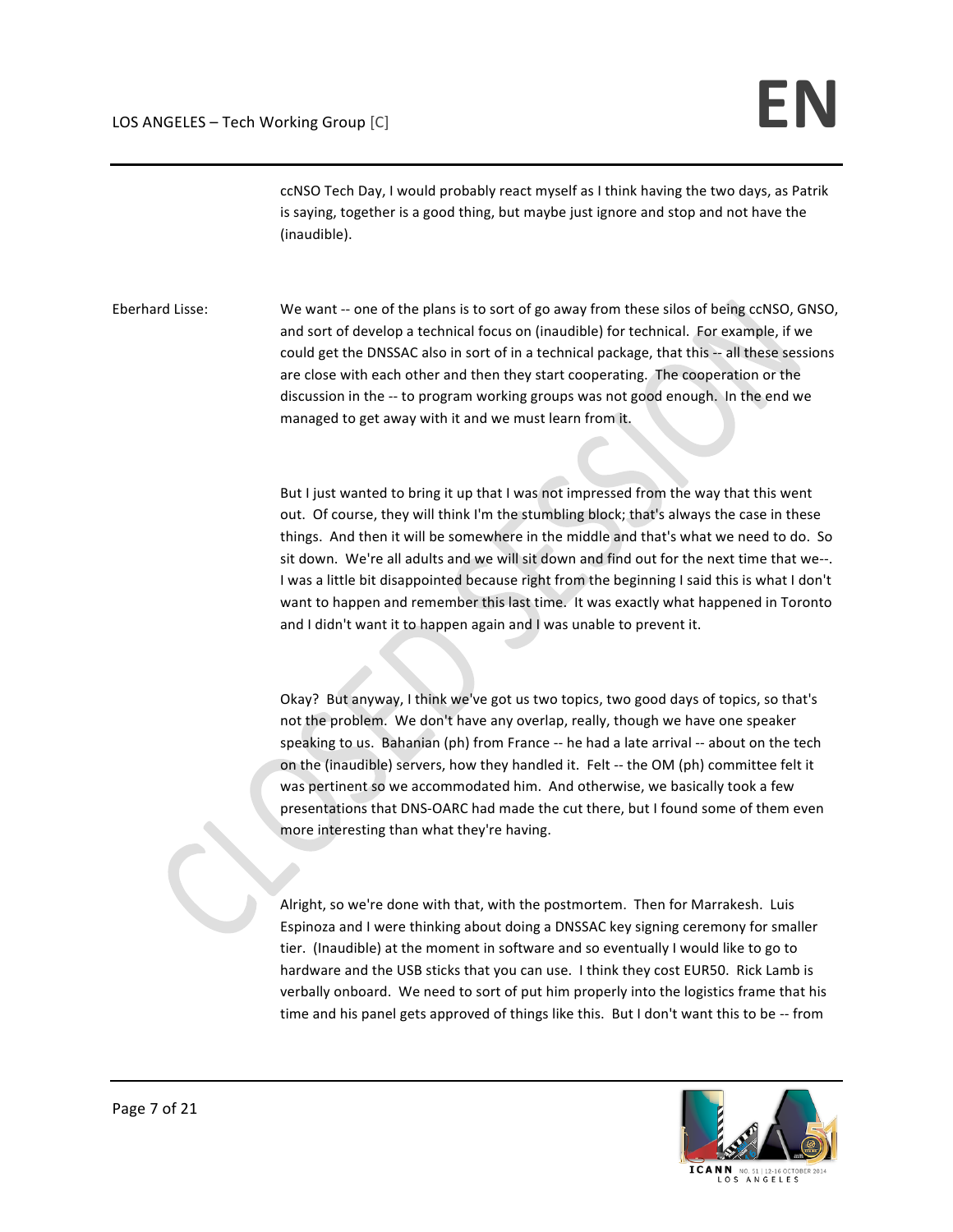my view, I don't really want this to be an ICANN staff effort. I want this to be a community effort.

And my idea is we develop this together with Rick Lamb and then we do it maybe once or twice on a test run and then to one official one. So that we sign our keys, our [caps], but them in tamperproof bags and then put them in the machine in Germany physically under video taping so that we've got this -- a complete way of doing this. And then when -- Luis will come to Namibia. He always wanted to come so we invited him and his wife to come before Marrakesh to stay with us for a week so that they see the country and we see -- we get his expertise. And then we fly to Marrakesh and then we have got the ceremony that we have done already. We can then sort of do this -- see whether it works and how we can do this. Okay?

And if we can pull that one off and if there is a demand, we can look at whether we make this a separate regular event so that on every ICANN meeting on some day there will be such a set up. There need to be some infrastructural set up so that you have to have the demark-- marketed area under video control so you see whether somebody's entering so that you can show the way this was done. And then if some ccTLD or gTLD wants to have their card (inaudible), they bring the card, we run the (inaudible) process and put them in tamperproof bags and give them a DVD which shows everything and they can take it with.

I feel we should do -- we should this process because we need to sort of -- not only remove the barrier of entry, but also these barriers to excuses. Many African TLDs are just saying it's too complicated, it's difficult and it's not. If you can show it, it's relatively easy and we have sort of an infrastructure or package in place that we can open up. On an ICANN meeting maybe that works. If it doesn't work then we don't do it again, but I'm quite sure it will be interesting, if not boring, to run through this on our Tech Day.

Simon McCalla: Eberhard, when I saw -- you first talked about doing this, I did wonder whether it would be -- it might be a little self-indulgent doing it during the Tech Day itself. I like the idea of doing it at an ICANN meeting, but I wonder if taking up a chunk of Tech Day time to do a signing ceremony, which lots of other people have already done, would -- you might turn a lot of people off or lose a lot of the audience, if that makes sense.



**ICANN** LOS ANGELES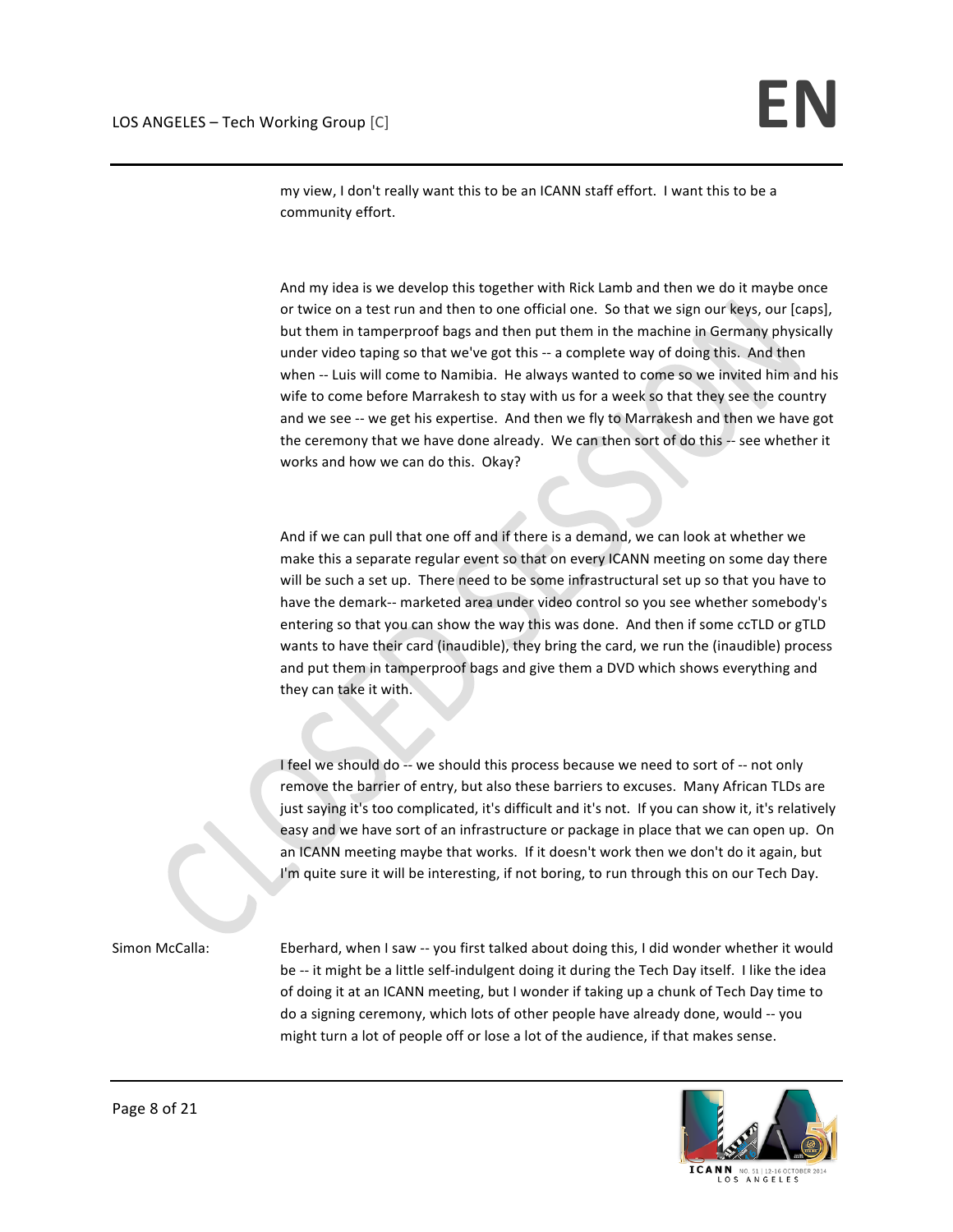| Eberhard Lisse:                               | Actually, the very part of this meeting is to sort of throw an idea in the mix. And then<br>whether we do it at Tech Day or whether we set up a separate time, I don't care. We<br>need to -- this is an idea that I have and I think this is an idea that maybe can be used.<br>How we then implement it is not for us and for the board and committee and so on to<br>decide and for the experts in the area.                            |
|-----------------------------------------------|--------------------------------------------------------------------------------------------------------------------------------------------------------------------------------------------------------------------------------------------------------------------------------------------------------------------------------------------------------------------------------------------------------------------------------------------|
| Simon McCalla:                                | I think it's a great idea. (Inaudible) I do think it's a really good idea, I just wonder -- I<br>think -- yeah, maybe stick it on the end of Tech Day or -- I mean actually--.                                                                                                                                                                                                                                                             |
| Unidentified Participant: (Inaudible) Sunday. |                                                                                                                                                                                                                                                                                                                                                                                                                                            |
| Simon McCalla:                                | Yeah, on the Sunday, yeah.                                                                                                                                                                                                                                                                                                                                                                                                                 |
| Unidentified Participant: (Inaudible.)        |                                                                                                                                                                                                                                                                                                                                                                                                                                            |
| Eberhard Lisse:                               | Yeah.                                                                                                                                                                                                                                                                                                                                                                                                                                      |
| Simon McCalla:                                | I just -- I mean I guess it depends. If you haven't got a full Tech day agenda, then it's a<br>beautiful thing to do during the agenda. If it had to bump a presentation, I--.                                                                                                                                                                                                                                                             |
| <b>Eberhard Lisse:</b>                        | I don't want to bump a presentation. I wouldn't mind to extend sort of Tech Day a little<br>bit, but how we do this is a separate issue. I basically want to get a sense of the group,<br>whether it's an idea that we should pursue. And then we should basically start a set up.<br>Whether we do it in the timeframe of Monday's Tech Day or whether we ask ICANN for<br>another room and a time to do this separately, that's details. |
|                                               | Roy? Roy wanted to say something.                                                                                                                                                                                                                                                                                                                                                                                                          |

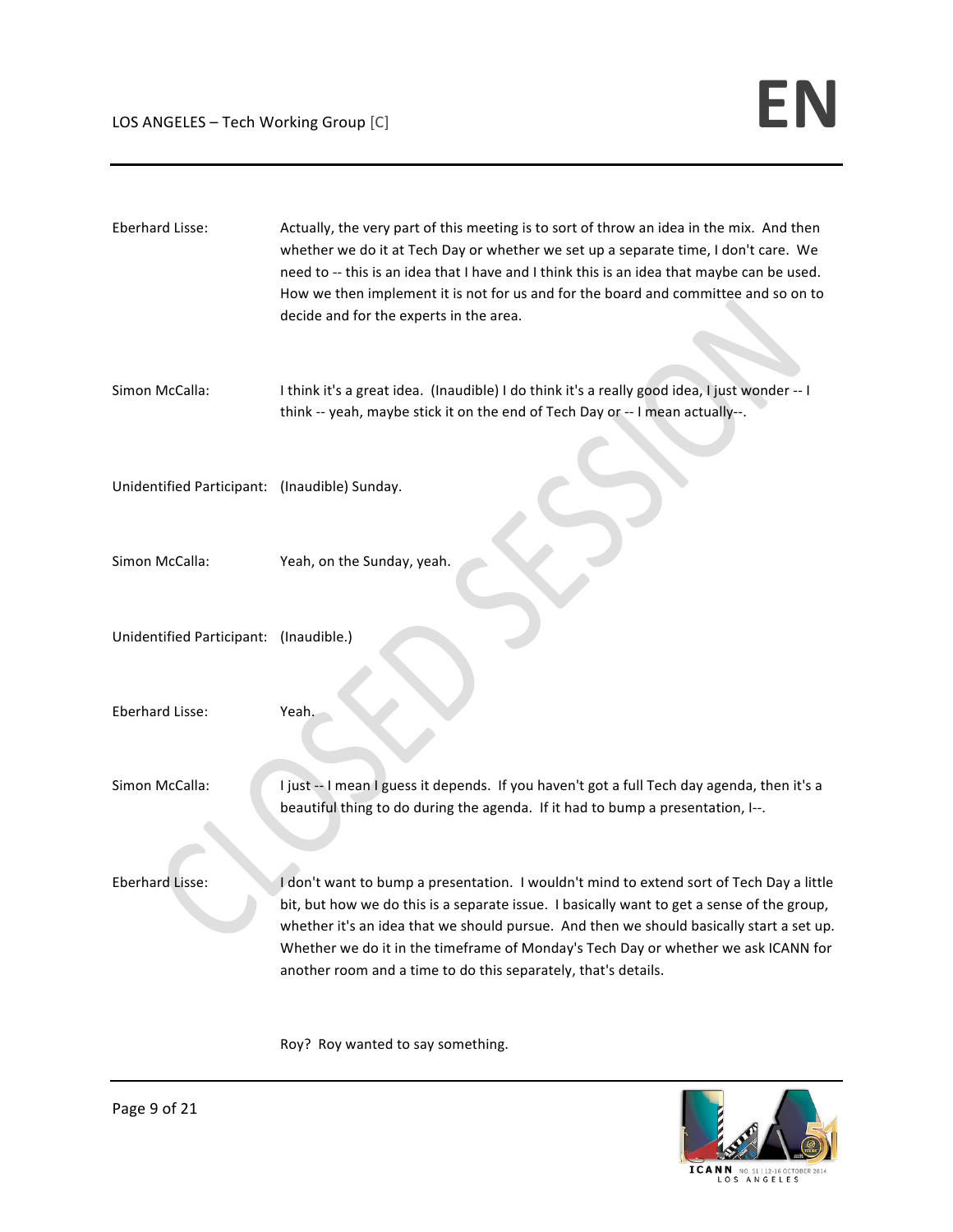| Simon McCalla:         | Sorry. Definitely.                                                                                                                                                                                                                                                                                                                                                                                                                                                                                                                                        |
|------------------------|-----------------------------------------------------------------------------------------------------------------------------------------------------------------------------------------------------------------------------------------------------------------------------------------------------------------------------------------------------------------------------------------------------------------------------------------------------------------------------------------------------------------------------------------------------------|
| Roy Arends:            | Two things. First off and on a personal note, I won't be available due to personal<br>circumstances that we discussed before, so I won't be in Marrakesh. And neither do I<br>have the time before Marrakesh to do this. I won't be -- I won't even be working during<br>that money in January.                                                                                                                                                                                                                                                           |
|                        | That said, I think it's actually a very good idea; not because I won't be there, but I think<br>it's -- a key signing ceremony is a very good idea because it will get more countries<br>signed. If you've ever seen a key signing ceremony operated by ICANN and done for all<br>the right reasons, it's incredibly boring. It is incredibly boring. If we can make it a little<br>bit more entertaining -- I'm not saying we should have dancers around us, but--.                                                                                      |
|                        | Unidentified Participant: Maybe some dancing would be good, yeah.                                                                                                                                                                                                                                                                                                                                                                                                                                                                                         |
| Roy Arends:            | Yeah. If we can make it -- if we can explain actually a little more what we do. And if we<br>have people involved like Tomofumi (inaudible), who's incredible, incredible assets to<br>ICANN on all things certificates; an external person like Jacob Schlitter (ph), who helped<br>with the first signing ceremony at ICANN and VeriSign in their signing ceremony. If you<br>get their blessing, if you get their help, basically I think you're in for a good session. But<br>that said, I have to excuse myself, at least from Marrakesh. Thank you. |
| <b>Eberhard Lisse:</b> | Yeah. But that's -- I'm quite acceptable. Some of us have been through this already.                                                                                                                                                                                                                                                                                                                                                                                                                                                                      |
|                        | But I think -- I wanted to basically run this by. And how we do this in detail, I haven't<br>done this so we need to talk to have Rick Lamb and others involved and that's why we<br>will probably communicate on the list, get me some e-mail addressed and then we'll --<br>and get our group working and then we'll see how we set it up. And Patrick will then<br>see whether we can get a room, probably on Sunday?                                                                                                                                  |

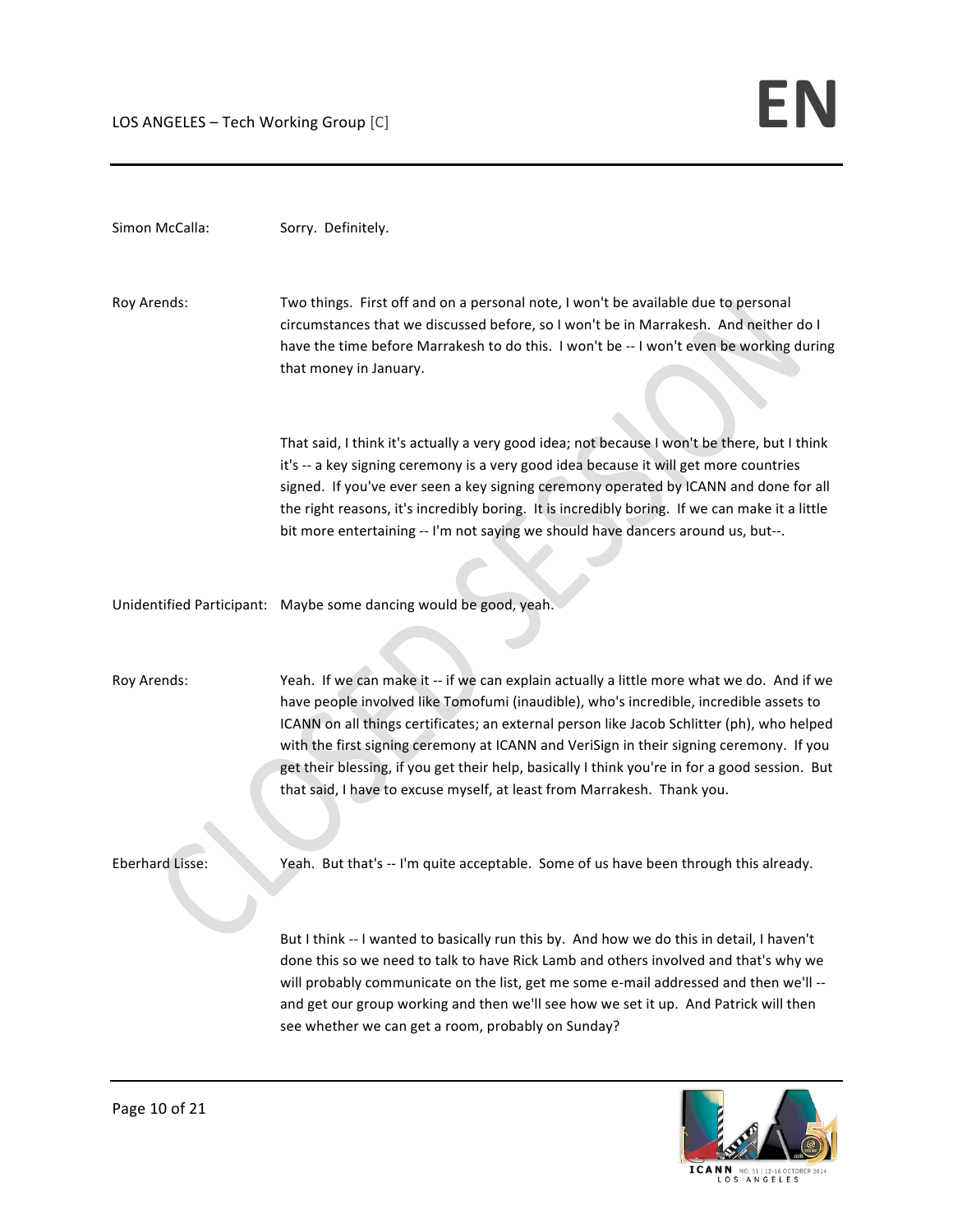| Patrick Jones:                          | Yeah. From experience, key signing ceremony is about six hours. So if you can do like<br>four hours on the Sunday and maybe two during the Monday, with exciting stuff<br>happening there that people say, you know, we did this prep work. We did this, boom,<br>boom, boom, boom, boom. And today we're finalizing the ceremony with these steps,<br>bing, bing, bing, bing, then it might make fast forward -- the session more fast forward<br>and more interesting. But six hours is what I've seen in the recent. |
|-----------------------------------------|-------------------------------------------------------------------------------------------------------------------------------------------------------------------------------------------------------------------------------------------------------------------------------------------------------------------------------------------------------------------------------------------------------------------------------------------------------------------------------------------------------------------------|
|                                         | Unidentified Participant: So I wanted to ask you whether--.                                                                                                                                                                                                                                                                                                                                                                                                                                                             |
| Eberhard Lisse:                         | Name.                                                                                                                                                                                                                                                                                                                                                                                                                                                                                                                   |
|                                         | Unidentified Participant: We can do this at the beginning of the session. It also might be an obvious point--.                                                                                                                                                                                                                                                                                                                                                                                                          |
| Eberhard Lisse:                         | Your name.                                                                                                                                                                                                                                                                                                                                                                                                                                                                                                              |
| Simon McCalla:                          | I'm sorry, Simon McCalla from Nominet. Whether attaching it to the beginning session,<br>which is the -- Monday, I think, isn't it?                                                                                                                                                                                                                                                                                                                                                                                     |
| Unidentified Participant: Monday night. |                                                                                                                                                                                                                                                                                                                                                                                                                                                                                                                         |
| Simon McCalla:                          | Yeah. I just thought that that -- I haven't been for a few sessions now, but I know that<br>that's sort of -- a lot of people have seen that session now and I wonder whether doing<br>something different with it might be useful. Because essentially, what we're trying to do<br>is encourage more people to sign with the NSSAC, right?                                                                                                                                                                             |
| Eberhard Lisse:                         | Yeah, but if we do it -- if we need two hours to do the exciting stuff or the interesting<br>stuff, then in the afternoon from 2:00 to 5:00 we have got three hours, which gives us a                                                                                                                                                                                                                                                                                                                                   |



Page 11 of 21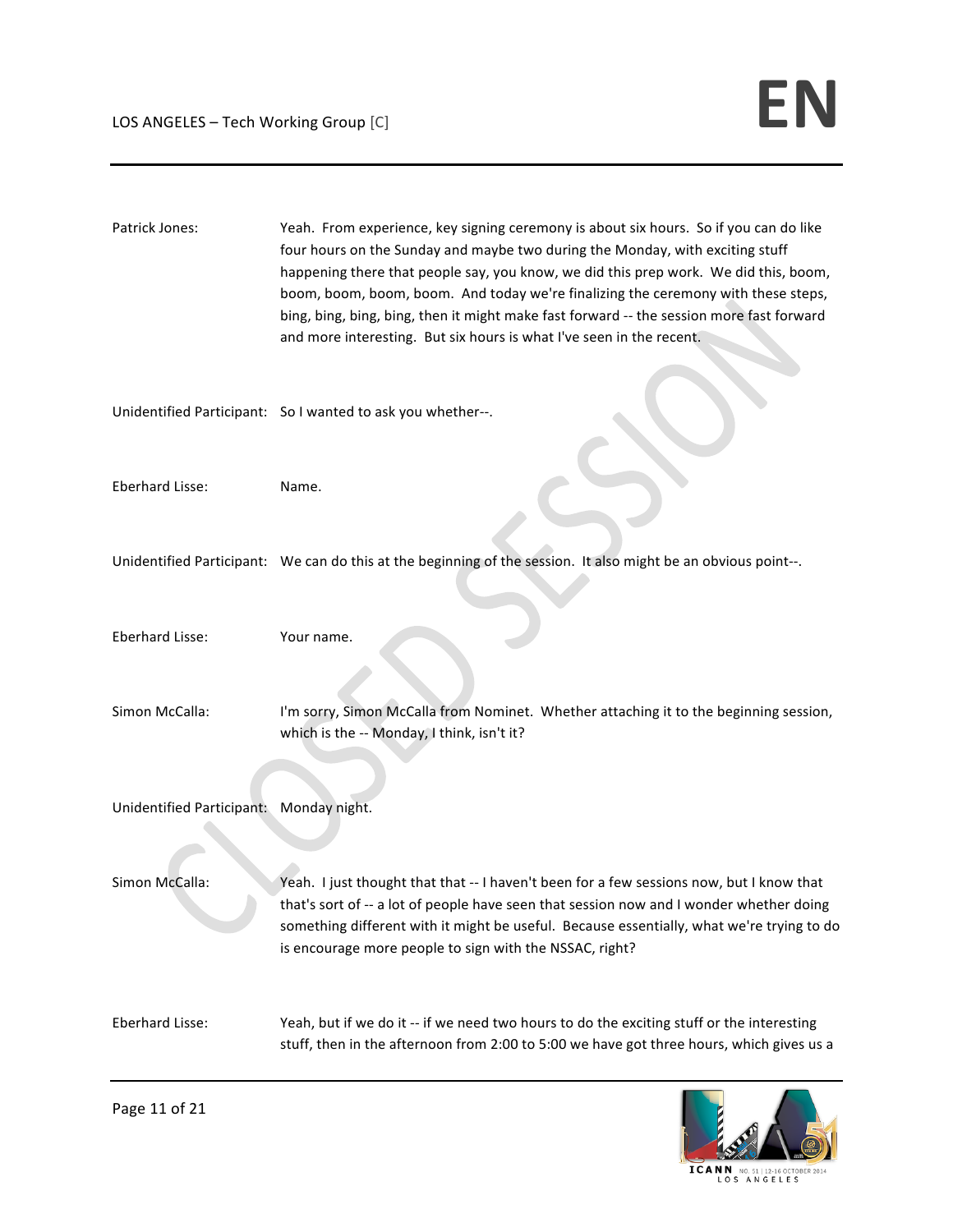little bit of leeway. We don't have to make the decision now. Basically, I wanted to run it by you guys because we need to basically put our hook in for a room. We need to have certain infrastructures and so on in place. The hardware we need to figure out, but we need to -- basically need to have a room with video so that we can basically document what is entered and left the place at what time and things like this as far as I understand it. Roy? Roy Arends: Roy Arends, Nominet. If this is a success in Marrakesh, and I'd like to note that the meeting after that is in Latin America. And I assume for a second, don't know if this is true, that it will be in Quito in Ecuador, which happens to be one of the few countries that hasn't been signed yet. There are a lot of Latin American countries that haven't signed yet. So if it's successful in North Africa, it would be great to do it in South America as well. Eberhard Lisse: I think then what we also need to do is we need to talk to the people from .mr and see whether they would be interested -- if they're not signed already, whether they would not be interested to participate in this. Patrick Jones: So this is Patrick. Rick is already talking with the operators at MA, so the Moroccan ccTLD about signing and they're already talking about things like that. Eberhard Lisse: Okay. But Nigel had at some stage raised his hand? Nigel Roberts: I was just going to say that I'd smile on this. I think it's great. Eberhard Lisse: Good. Patrik?

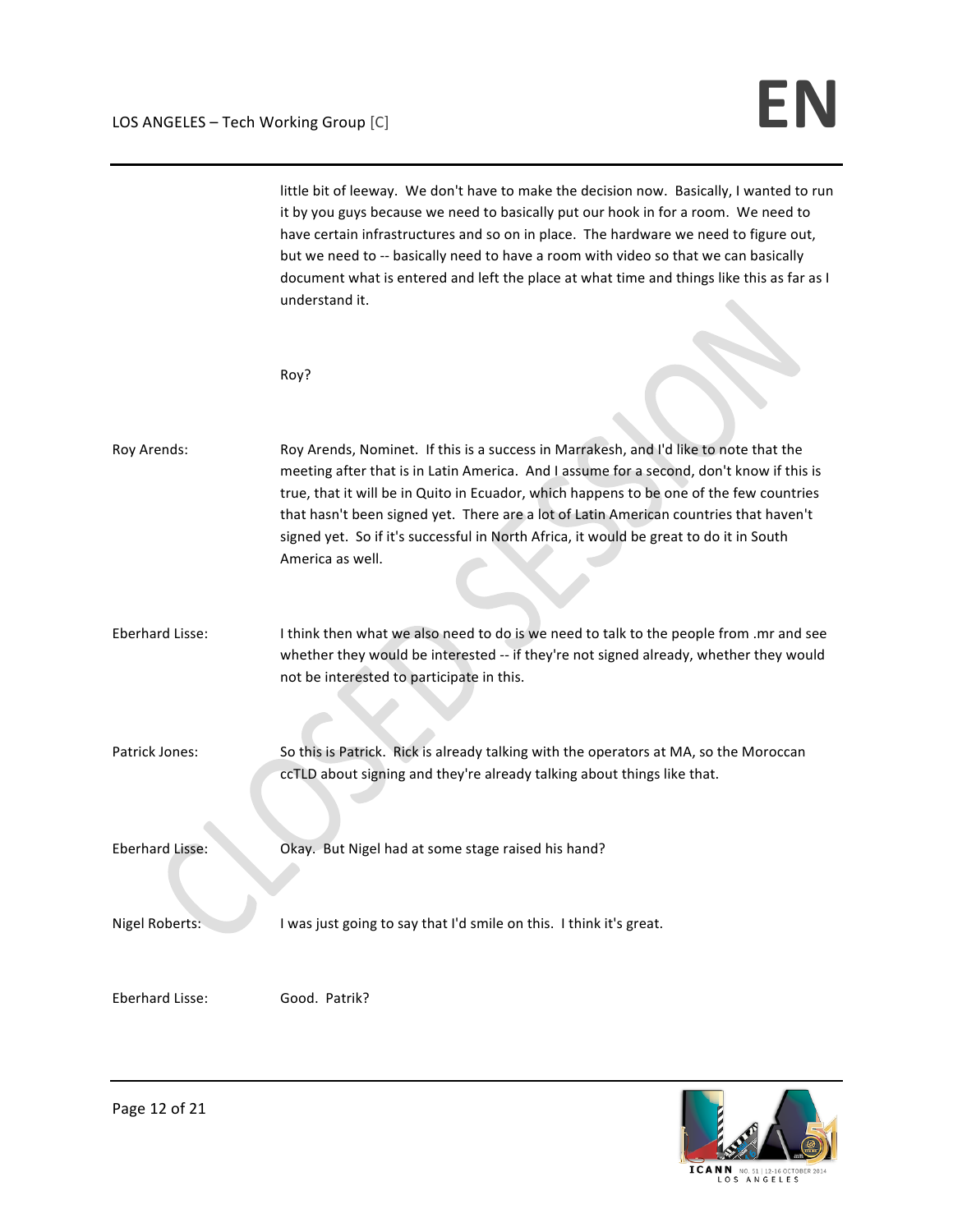## Patrik Faltstrom: Patrik Faltstrom from Netnod. Let me just say that I also think this is a good thing to actually start to do this, cross-sign. And increasing the trust between the involved parties, that's a really good thing. That said, what concerns me is that I think that people stopped doing these PDP (ph) key ceremonies just because, as Jaques was saying, they're six hours, it got boring, etc. So I think what is really needed is with the -with now when sort of think this is a good thing, I think it's really important that we give the ability for people, just like Roy said, like Jacob and Jaques and others, that in running these serious PDP key signing sessions to really think and spend some time on this and maybe even try to find a new way of designing the session itself. So for each individual participating it ends up being as fun as possible and decrease the waiting time. Because if we just try to do a session the same way we have sort of done the session 10 years ago, which might not be how sessions are done, but it's still a long time, I think, it might be problematic to gather the energy you'd get.

Eberhard Lisse: I mean this is a first sort of brainstorm, whether it's an idea in the first place that we should pursue, and then we must basically come up with a way that is attractive in the double sense of the word and that it works. I much more would prefer to have a session that is less than six hours. Yeah? And some stuff of these meetings we don't really need to do because we don't need to take the things out of the safe and put them into the safe because they come -- it's a traveling key. But we basically need to sort of get a ceremony down that survives scrutiny by auditors and is documented. And if we can find a way of doing this in a way that is actually a practice to watch, then we do it on Tech Day. But if it is in the end not attractive but accepted and is taken up by TLDs, then we'll make a separate and go through it as a part of a (inaudible) work.

> Jaques, you were--? okay, good. Then basically, this is the -- as an idea sort of approved, accepted. We are going to go deeper into this. And with Rick and Patrik and I, we have been communicated a little bit. So we need expert support so we'll talk about -- I'm getting the (inaudible) experts interested as well and we take it from there.

> Then I was thinking -- incidentally to DNS-OARC offering a PGP signing party. I thought whether we should start doing something like this, too. There is, I think, a working group at ccNSO about secure communications, isn't there? Yeah. And basically this is -as far as I'm concerned, if you can use PGP that secures the communication but it depends on how secure the keys are, the way I understand it.

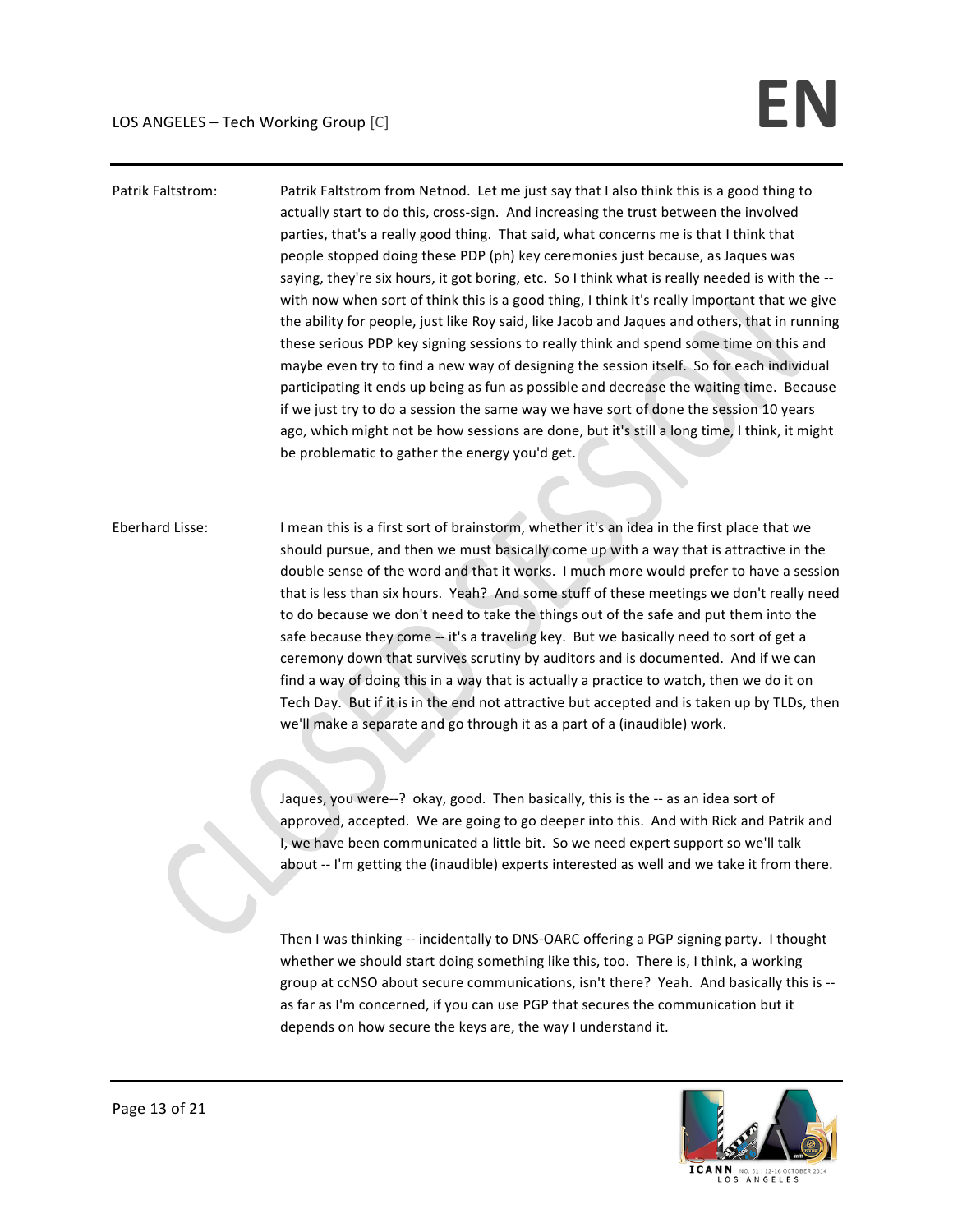So, I'm going to send -- have my key submitted today for signing, but as I say, I wonder whether this is not something we should offer. It's not much work to do, I think, from our side. We just need to figure out how to do it and do it once and then -- and sort of go through this. What do you think about it?

Jaques Latour: Jaques here. I'm not a PGP expert, but I think if we have the ops trust platform model for the secure working group and other PGP keys are in there, then you can export all of that -- technically, I think you can export all the keys out of that portal to your local desktop and have all the keys for all the other ccTLDs. Then you don't need to do a signing party if -- right? No?

Roy Arends: (Inaudible) The idea of a signing party is to expose more people to this ring and to increase the ring. In the ops trust, I think that's proposed within DNS-OARC, that has a lot of ccTLDs in it. ccTLDs are not the same as ccNSO, actually. But I mean if there's a high saturation of ccNSO folks in that ops trust thing already, then there's no need to do that exercise. Maybe we can get plus 3%.

> I think what is far more interesting is to see what we take off the ops trust key ring. And if there's a significant difference between the ownership of the ccNSO and what's in this ops trust key ring, then absolutely, let's do it in the ccNSO Tech Day, right, so you can expose those keys that normally don't see much daylight because we don't meet these people that often except for ccNSO Tech Days. Then it's a great opportunity to do it.

Unidentified Participant: Yeah. 

Roy Arends: It's a simple technical exercise to just see how many keys are in there and which are related to ccNSO folks. Is that an idea?

Eberhard Lisse: Yeah, sure. Again, I'm not into the details. I thought--.



Page 14 of 21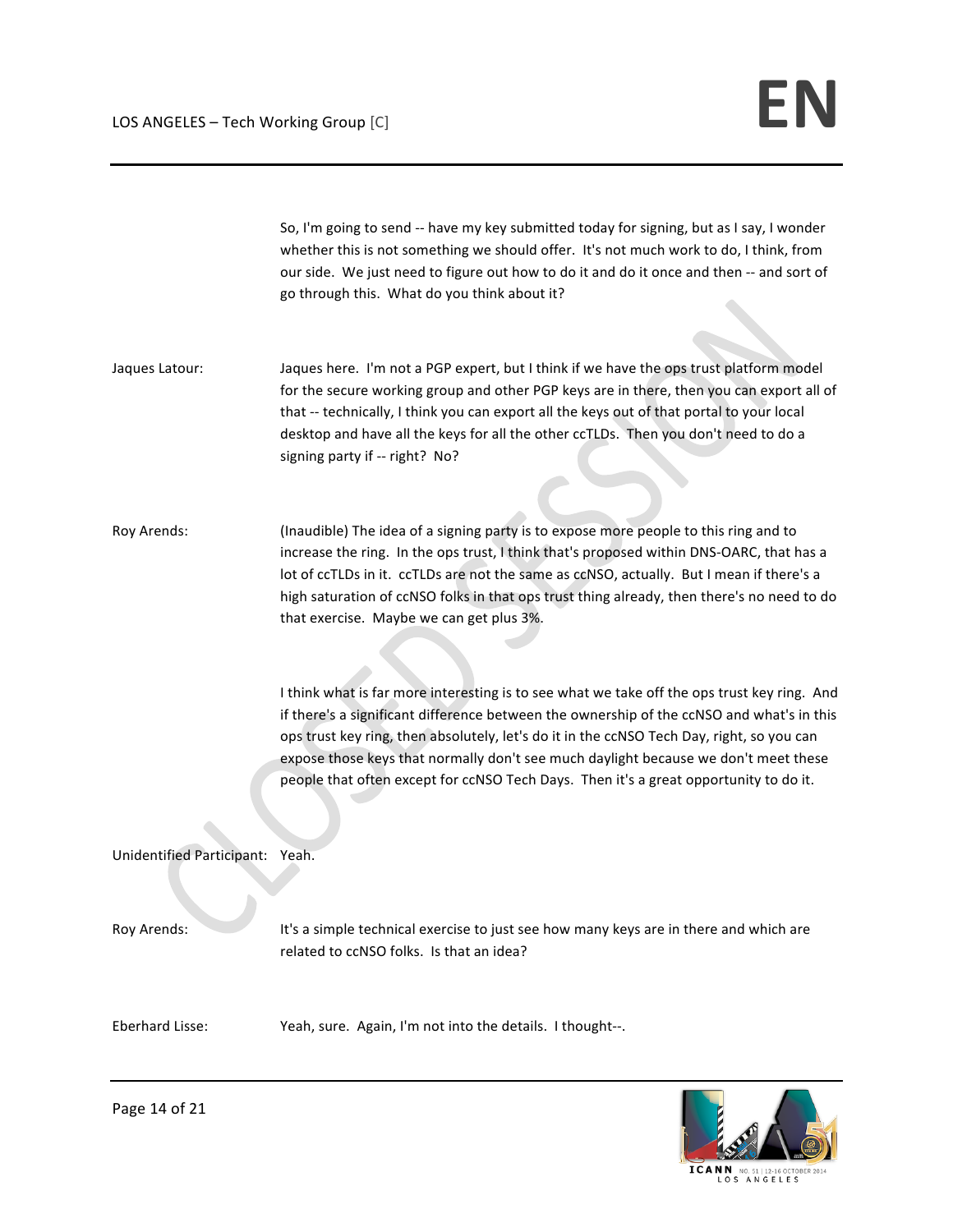Unidentified Participant: Well, there's something to be--.

Eberhard Lisse: This is -- we're having a committee dealing with secure communications and we're having PGPs. And maybe it's -- we get a large number of ccTLDs. If they're just bringing their fingerprints, whatever, a thought, and then bring their laptops in to ID we can sort of put these things in and that will help both the secure communications. And for us it's a good exercise in the sense that we figure out again how these things work. And we have a venue of a forum for which is ideal to do these things.

Unidentified Participant: Yeah. 

Eberhard Lisse: Good. So this is then also taken.

Then Don Hollander suggested a topic which we will have in Marrakesh. He wanted to hear how the ICANN technical department is setting up ICANN meetings. I think this is a very cool topic, yeah? So I've already asked Patrick to get me in touch with Cory Schruth (ph), which he has done. I will meet with him this week. I've told him already that they must take some photos from the set up this time so that they can feed the boxes and the cables and so that they have got -- when they make a presentation that we can see the hardware. But it's not only the hardware, of course; also the logistics. For example, the question is how do they manage that wherever ICANN is, it uses Google.com and not Google.na or the Google.cn and things. These kinds of things--.

Unidentified Participant: Usually uses Google from the last meeting.

Unidentified Participant: Yeah. 



**ICANN NIN** NO. 51 | 12-16 OCTO<br>LOS ANGELES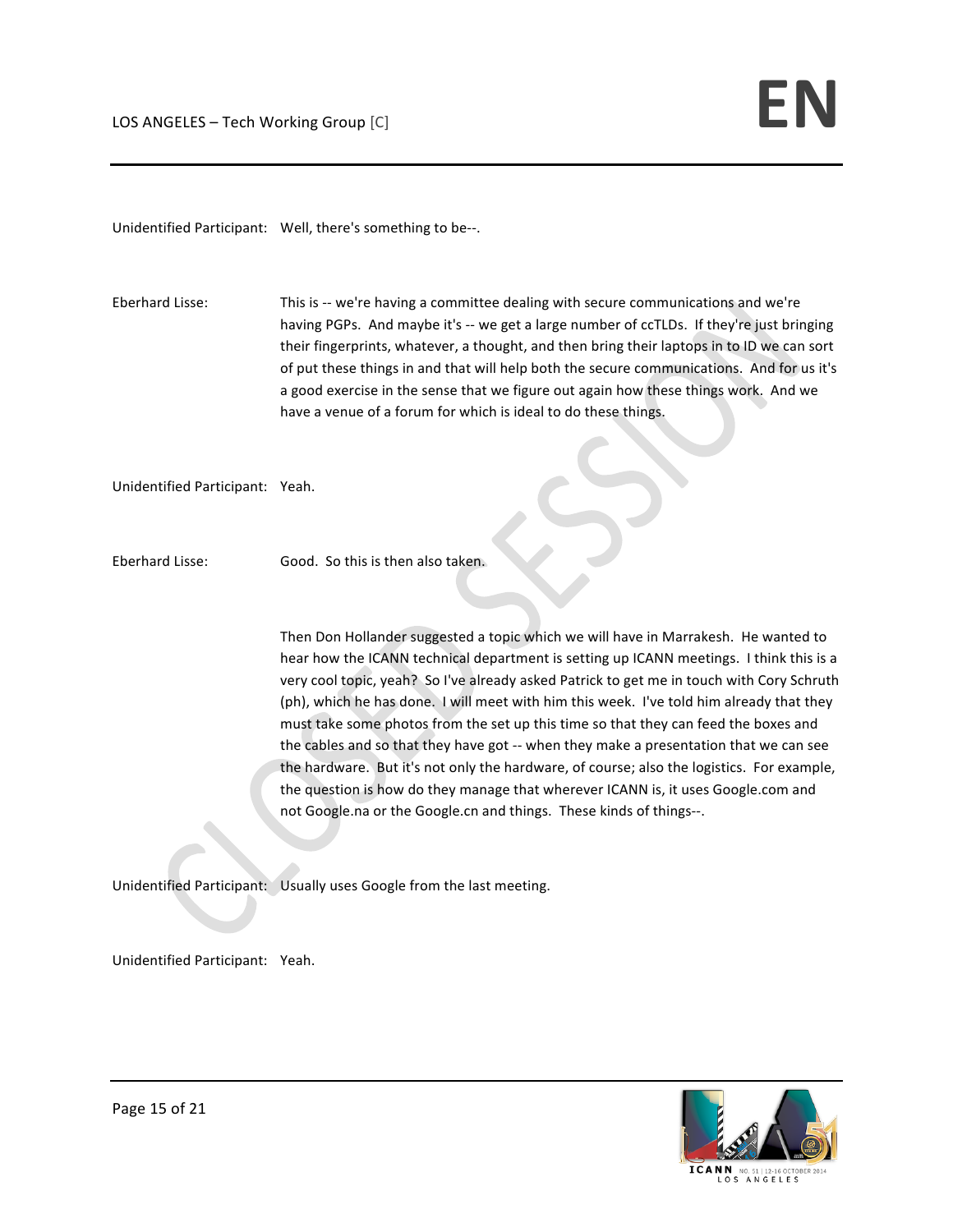| Eberhard Lisse: | Whatever. Whatever, but if only to sort of raise this in their mind how we can do it. But<br>in itself, I think this is a relatively interesting exercise because the -- so far, I just say it<br>usually works very well. The last time I remember something wasn't -- that there was an<br>issue, it was in Wellington, which is ancient. And I think that these guys should sort of<br>make a presentation and they're interested and I think Tech Day is exactly the right<br>forum to do that. Roy?                                                                                                                                                                                                       |
|-----------------|----------------------------------------------------------------------------------------------------------------------------------------------------------------------------------------------------------------------------------------------------------------------------------------------------------------------------------------------------------------------------------------------------------------------------------------------------------------------------------------------------------------------------------------------------------------------------------------------------------------------------------------------------------------------------------------------------------------|
| Roy Arends:     | I second that opinion. I think it's a really good idea to have ICANN and the technical<br>staff. And I thought it would be quite (inaudible). I think it's a really good idea to have<br>them explain what is involved in doing this and hopefully get some statistics as well.<br>Sometimes in the ITF meeting, for instance here, the technical group shows some<br>statistics and how much was the load this week. And yeah, (inaudible) as well.                                                                                                                                                                                                                                                           |
|                 | One side note, though. What you've mentioned, how people manage to go to go<br>through Google.com, that's a problem that can be solved through the application layer<br>which is completely independent of our ICANN group's net traffic. I think that needs to<br>be solved by Google and their cookies that they set in your browser and your proxy<br>settings, etc., etc. This is nothing to do, I think, with how -- but that's just my humble<br>opinion. But independent of that, I think it's a very good idea to have this presentation.<br>I'm looking forward to it. Thank you.                                                                                                                     |
| Eberhard Lisse: | Anybody else? I think there is even a website deep, deep, deep in the bowels of the<br>ICANN website where the traffic statistics -- I think a few years ago I have actually seen<br>statistics from the meeting how much traffic and so on. But these guys will know it.<br>They don't have to give us live data, but they can say what was the traffic, for example,<br>here in LA. It's truly interesting and what is the growth over time and things like this.<br>And I will sit down with Cory and sort of give him an idea of what we just discussed. And<br>I hear they're good people. And from what I am seeing, the outcome is good so I'm<br>quite sure we'll get a good presentation out of this. |
|                 | Then, Don Hollander had another idea. He is, as you know, the GM of the APTLD and he<br>reads -- he's not a member of the tech committee, but he reads in copy. He's on the                                                                                                                                                                                                                                                                                                                                                                                                                                                                                                                                    |

mailing list, Kristina, yea?

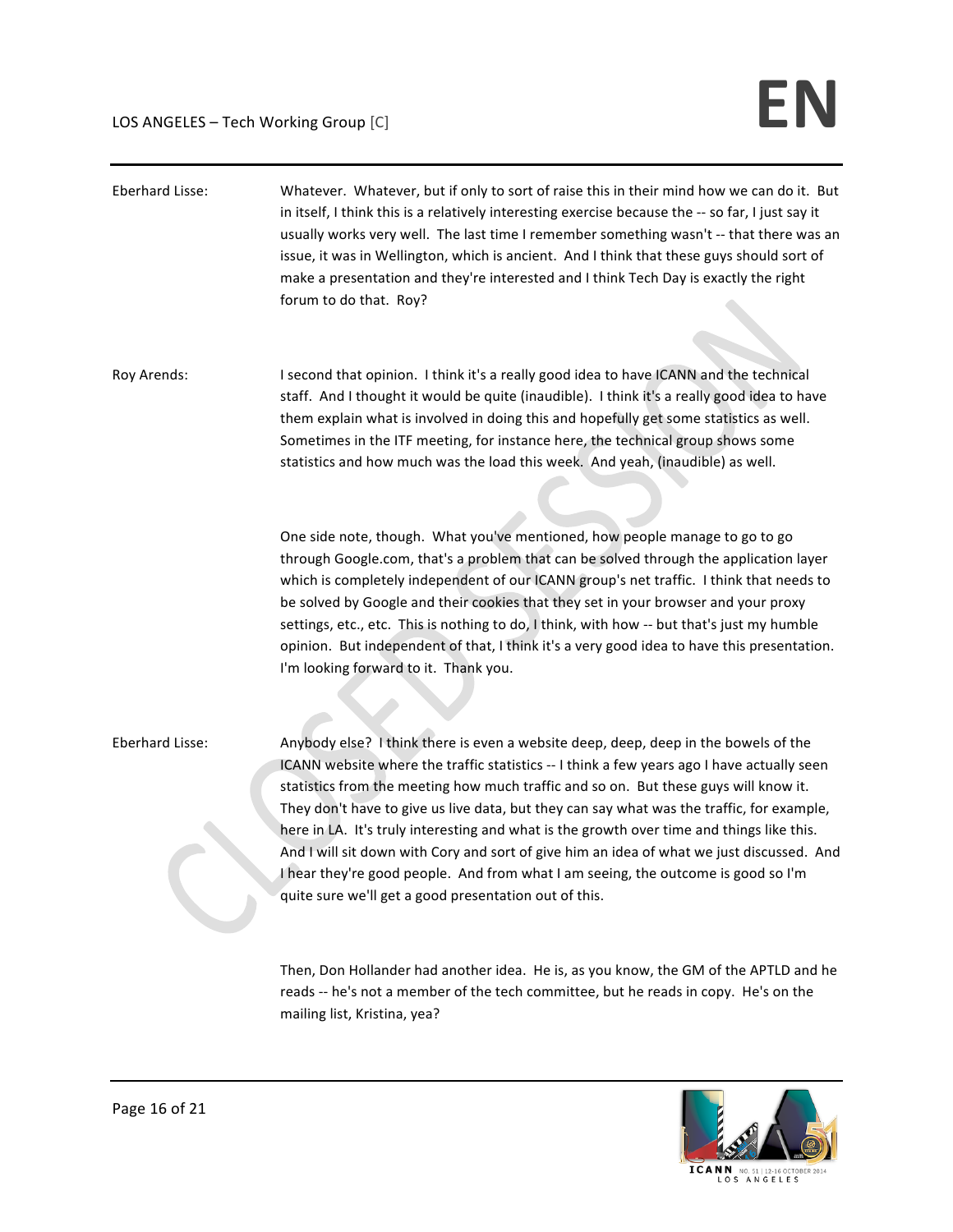| Kristina Nordstrom:    | Pardon?                                                                                                                                                                                                                                                                                                                                                                                                                                                                                                                                                                                                                                                                                                                            |
|------------------------|------------------------------------------------------------------------------------------------------------------------------------------------------------------------------------------------------------------------------------------------------------------------------------------------------------------------------------------------------------------------------------------------------------------------------------------------------------------------------------------------------------------------------------------------------------------------------------------------------------------------------------------------------------------------------------------------------------------------------------|
| Eberhard Lisse:        | Don Hollander is on the mailing list of Tech Days, of the Tech Working Group, if I'm not<br>mistaken.                                                                                                                                                                                                                                                                                                                                                                                                                                                                                                                                                                                                                              |
| Kristina Nordstrom:    | He should be (inaudible).                                                                                                                                                                                                                                                                                                                                                                                                                                                                                                                                                                                                                                                                                                          |
| <b>Eberhard Lisse:</b> | Yeah. Because he put -- he sort of -- when I send something to the group, sometimes he<br>gives interesting remarks. And he suggested -- he has got some TLDs in his bailiwick<br>who still do the DNS on a spreadsheet and he really would like to convert them onto a<br>proper system so he wondered what does it take. So, this is probably something that<br>we can sort of make a systematic thing, what does it take systematically from A to Zed,<br>including accounting, what it takes to run a TLD. First ccTLD and then these things that<br>need to be done for a gTLD. Because some of that stuff is interesting, though not<br>mandatory for a ccTLD.<br>Is this something we should look at for a future Tech Day? |
| Jaques Latour:         | Jaques here. How many ccTLDs are still running on spreadsheets? Would this be for<br>one ccTLD or would this be for 10 or--? Because that's different. If there's a bunch of<br>them in the room then it's worth doing in (inaudible) session, or maybe they need<br>different kind of training.                                                                                                                                                                                                                                                                                                                                                                                                                                   |
| Eberhard Lisse:        | Regularly, every three months I'll get sent a set -- a zone file from an African country. I<br>have to run it through my Perl (ph) script so that it loads into (inaudible). And every<br>time I find different problems, how you can mess up a zone file to confuse my program.<br>So, in Africa there is -- out of these 40 or 50 names there is at least half of them, if not --<br>the ones that do it themselves that are not run automated. In Asia there is apparently a<br>number of them, at least two or three that do that.                                                                                                                                                                                             |

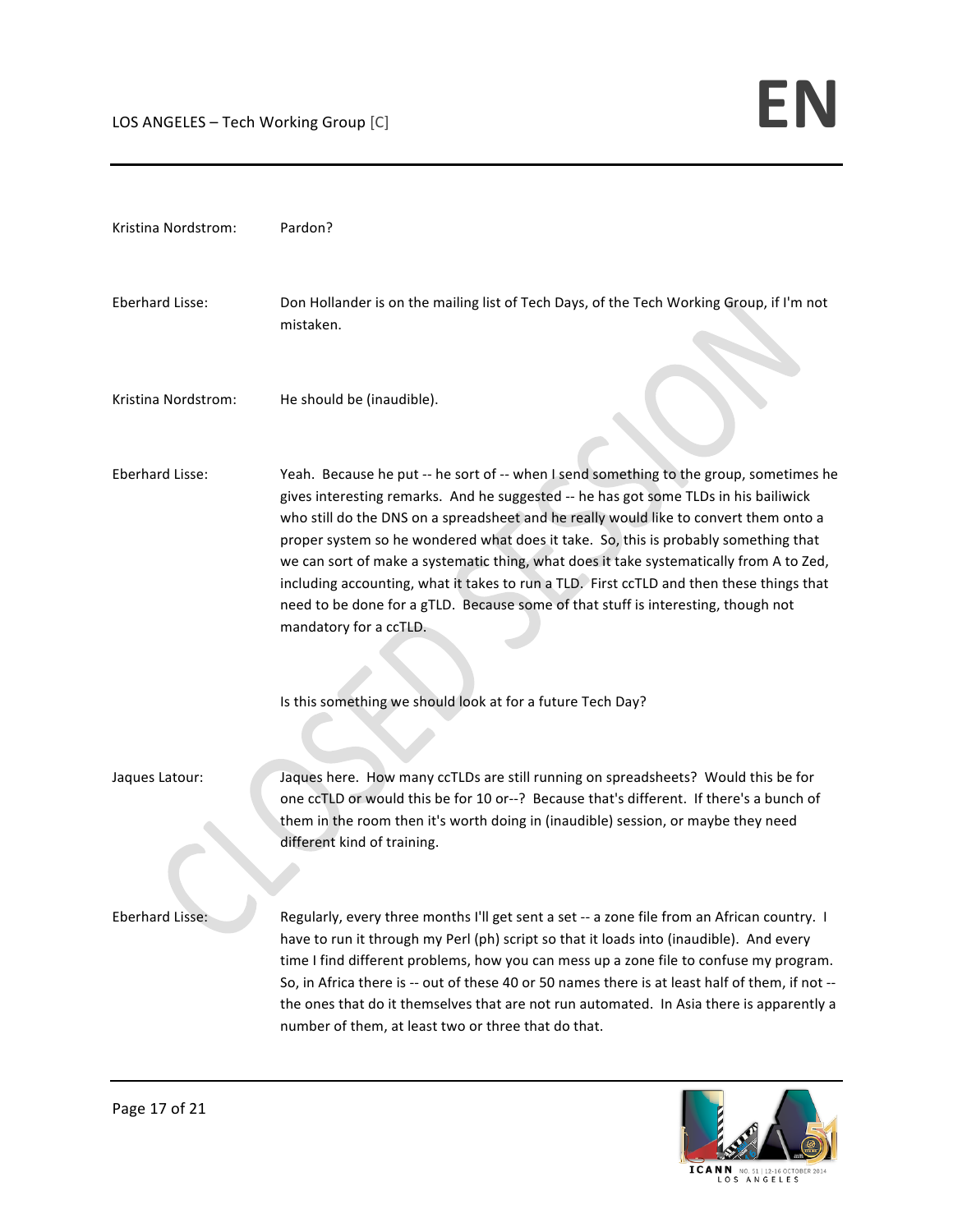|                 | The question is whether this is also something for small new gTLDs. I have maintained<br>long that outsourcing every single part of the operation to a commercial entity is not<br>really a good commercial model, never mind that you lose total control over your<br>business. But my question is, is this something that we should look at?                                                                                                                                                                                                                                                                                                                                                                                                                                                                                                                               |
|-----------------|------------------------------------------------------------------------------------------------------------------------------------------------------------------------------------------------------------------------------------------------------------------------------------------------------------------------------------------------------------------------------------------------------------------------------------------------------------------------------------------------------------------------------------------------------------------------------------------------------------------------------------------------------------------------------------------------------------------------------------------------------------------------------------------------------------------------------------------------------------------------------|
| Jaques Latour:  | Jaques here. If we do an hour session to help a ccTLD that's low in the maturity scale, I<br>don't think an hour or two hours is going to help them move up, but they need bigger<br>help than that. I think ICANN has that cc -- their training program. That would be more<br>suited to help them on--.                                                                                                                                                                                                                                                                                                                                                                                                                                                                                                                                                                    |
| Eberhard Lisse: | Yeah, the DNS -- Eberhard here. The DNS road show that they have has no effect, no<br>impact. I wasn't thinking about one or two hours. I was thinking about one or two days.                                                                                                                                                                                                                                                                                                                                                                                                                                                                                                                                                                                                                                                                                                |
| Jaques Latour:  | Oh.                                                                                                                                                                                                                                                                                                                                                                                                                                                                                                                                                                                                                                                                                                                                                                                                                                                                          |
| Eberhard Lisse: | But this is an idea that yesterday -- it came up yesterday in the Jewish Daily over lunch<br>and so I thought we run it by the working group and this is not something that we need<br>to do now. But we not necessarily have to do it on a Tech Day, but this is maybe<br>something -- I'm doing this because I want to sort of develop this, to have others get<br>further on that have difficulties I'm getting from their mature -- getting up on the<br>maturity scale, as you say. Whether we do this on a Tech Day, as a Tech Day, or<br>whether people from the Tech Working Group set something up with center and with<br>APTLD and ICANN jointly with regards to funding and logistics and things is a separate<br>issue. Yeah? But I wanted to raise the topic and that we can -- and I think global<br>stakeholder engagement is raising sort of an interested. |
| Patrick Jones:  | This is Patrick. Later in the week there's a session about support for underserved<br>regions for registries and registrars. And after the Marrakesh meeting there will be<br>probably a DNS training, one of the AROC (ph) type trainings that the security team does<br>in Cairo for African and Middle East TLD operators. So if you want to have a brief slot<br>for someone to talk about that program, that could be an option for this.                                                                                                                                                                                                                                                                                                                                                                                                                               |

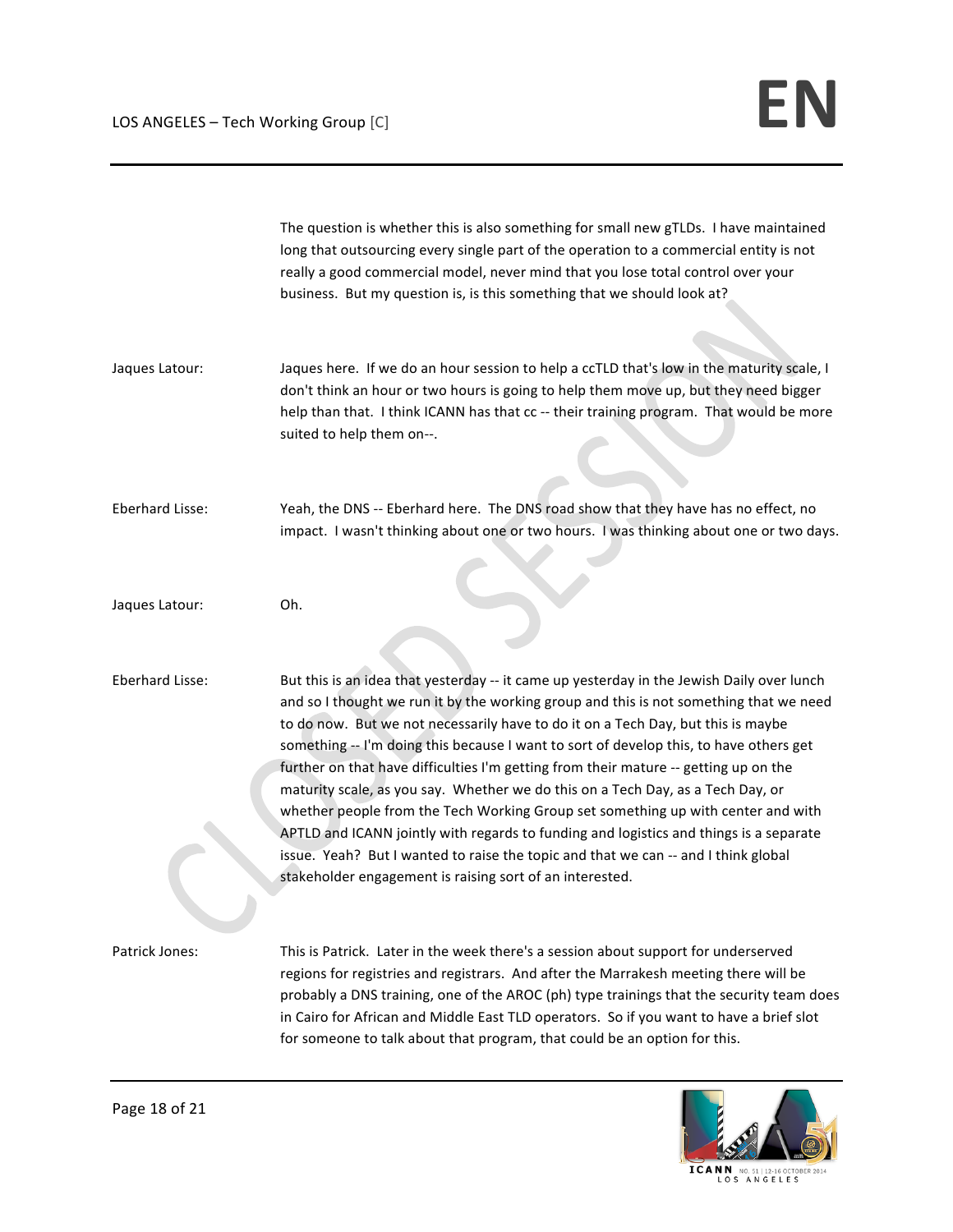| Eberhard Lisse:                 | Okay. Food for thought. Okay, any other topics?                                                                                                                                                                                                                                                                                                                                                                                  |
|---------------------------------|----------------------------------------------------------------------------------------------------------------------------------------------------------------------------------------------------------------------------------------------------------------------------------------------------------------------------------------------------------------------------------------------------------------------------------|
|                                 | Okay.                                                                                                                                                                                                                                                                                                                                                                                                                            |
|                                 | Unidentified Participant: Eberhard, I've got a quick one. Do you have an ID for like the overarching topic for<br>Marrakesh? Do you want to do big data? You want to do security or--?                                                                                                                                                                                                                                           |
| Eberhard Lisse:                 | If we do DNSSAC, obviously security comes to mind.                                                                                                                                                                                                                                                                                                                                                                               |
| Unidentified Participant: Okay. |                                                                                                                                                                                                                                                                                                                                                                                                                                  |
| Eberhard Lisse:                 | If not, let's see what happens. I don't think African -- a venue in Africa lends itself<br>forcefully to big data.                                                                                                                                                                                                                                                                                                               |
| Unidentified Participant: Yeah. |                                                                                                                                                                                                                                                                                                                                                                                                                                  |
| Eberhard Lisse:                 | Yeah?                                                                                                                                                                                                                                                                                                                                                                                                                            |
| Simon McCalla:                  | If it is the case that you are going to do more DNSSAC stuff, I think you should<br>coordinate with the DNSSAC work, the newcomer's session, for example, DNSSAC for<br>newcomers. That was a great success in London. I think there were -- Julie Hedlund had<br>to say no to people that wanted to come. We didn't have enough -- the larger room.<br>And if I understand correctly, it's pretty popular for tomorrow as well. |

Unidentified Participant: Hopefully. 



ICANN NO. 51 | 12-16 OCTOBER 2014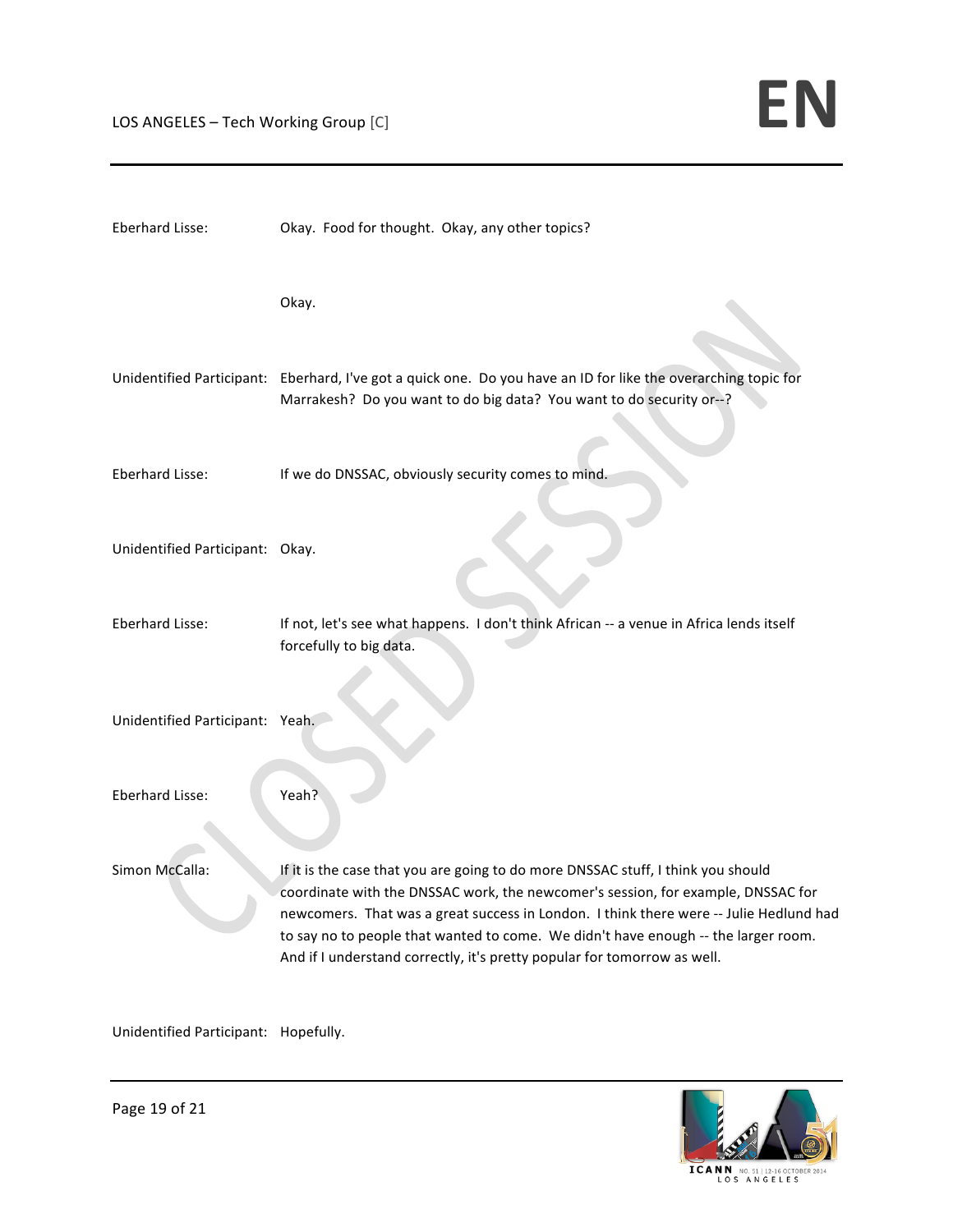| Roy Arends:     | I don't know -- Roy Arends, Nominet. I don't know if it's pretty popular for tomorrow as<br>well, I just know that I need to show up in a T-shirt that says root or something. But<br>yeah, a good idea to coordinate that.                                                                                                                                                                                                                                                                                                                                                                                                                                                                                                           |
|-----------------|---------------------------------------------------------------------------------------------------------------------------------------------------------------------------------------------------------------------------------------------------------------------------------------------------------------------------------------------------------------------------------------------------------------------------------------------------------------------------------------------------------------------------------------------------------------------------------------------------------------------------------------------------------------------------------------------------------------------------------------|
|                 |                                                                                                                                                                                                                                                                                                                                                                                                                                                                                                                                                                                                                                                                                                                                       |
| Eberhard Lisse: | My idea is to -- I'm going on Monday evening anyway to the DNSSAC implementers<br>dinner, which is I think a good venue to start talking about it. I will also speak with Steve<br>Crocker about it because he's very keen. And if we get him interested, that gives us a<br>little bit more of moxie and pull as regards to logistics if required. And it also -- we need<br>to coordinate this with the<br>DNSSAC group. But again, one of the focus here is<br>also sort of develop sort of a technical package or a technical pool or a technical focal<br>point where we can sort of get all these things together, all the people and working<br>groups or workshops together so that people can focus on this if they want to. |
|                 | Unidentified Participant: Yeah. So one other idea for Marrakesh is there's the group in Kenya that developed that<br>crisis mapping tool and now they have this -- they call it the Brick. It's for setting up<br>mesh networks in underserved regions and having someone from Ushahidi talk about<br>that since the meeting's in Africa. Crisis mapping for DNS might be an interesting thing<br>if it's just -- I don't know. It's an idea.                                                                                                                                                                                                                                                                                         |
| Eberhard Lisse: | Can you get me in touch, please? Because I have been doing many, many years ago<br>some work about consulting, medical consulting in rural areas for physicians; 92 already.<br>So this stuff and low technology or low-impact stuff, communication, is quite a topic<br>that I'm very interested in from my professional point. And in Africa it's actually quite<br>helpful.                                                                                                                                                                                                                                                                                                                                                        |
|                 | I have seen recently a little Mi-Fi. You know this little Wi-Fi that has a sim card, but<br>which had a satellite sim card. So you can basically from anywhere in the world do this.<br>And though it's only 9,600 bits per second, we will then start coming back to UCP and<br>batched compressions of e-mails and sophisticated mail servicers that pick -- that take<br>apart the attachments off and reject e-mails when they are bigger than a certain -- so<br>that you can actually, on a relatively low cost, from anywhere in the world go with your<br>laptop and that thing and when you're there just send some e-mails and order you                                                                                    |
|                 |                                                                                                                                                                                                                                                                                                                                                                                                                                                                                                                                                                                                                                                                                                                                       |



ICANN NO. S1 | 12-16 OCTOBER 2014